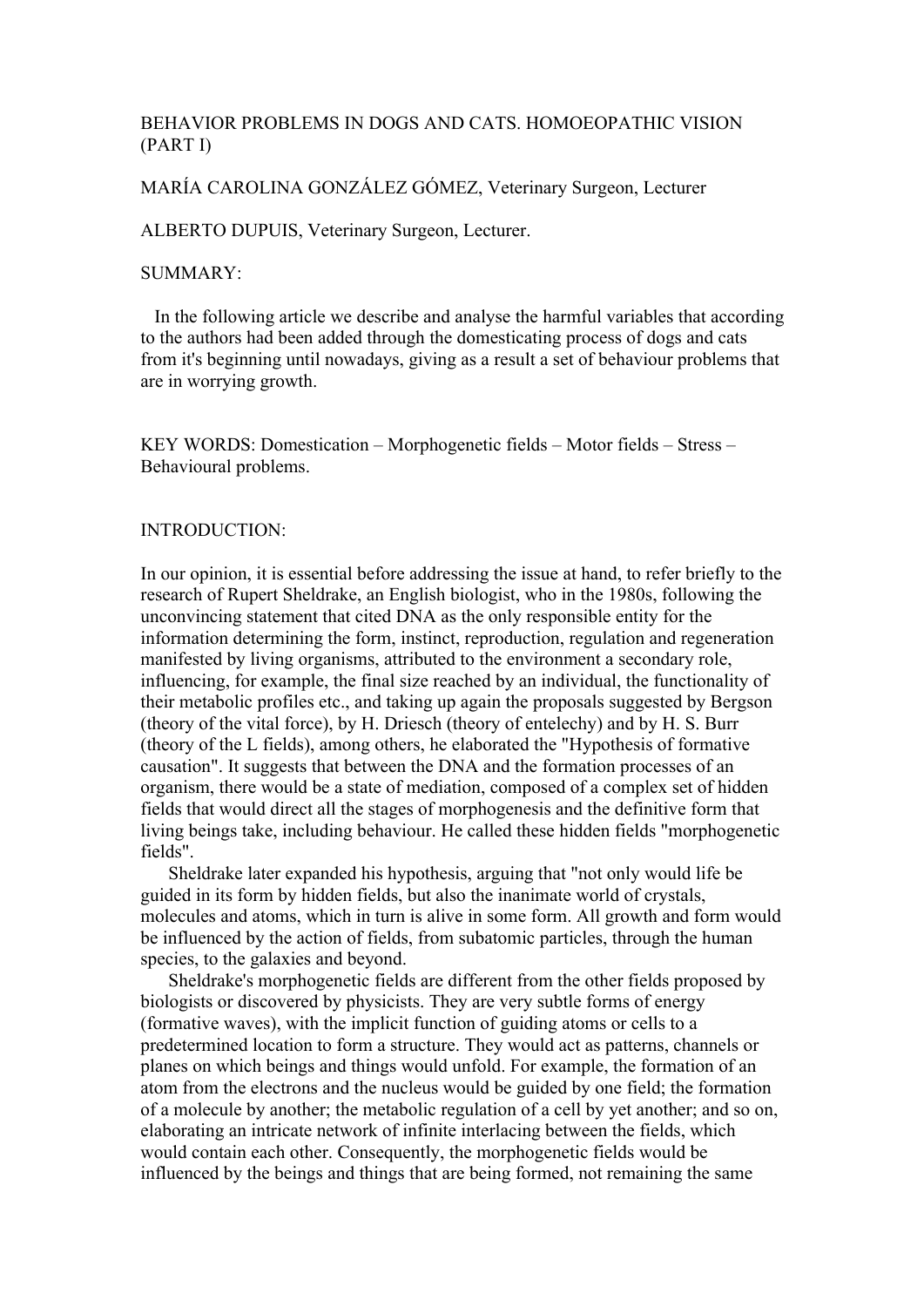throughout time due to the continuous and subtle modification that would be constantly exercised over them by every being or thing that exists or has existed.

 The pressures exerted by the environment on a group of individuals of a given species would be transmitted to the corresponding underlying field by modifying it; this would act indirectly on the other individuals of the same species, thus being affected by the change, even if they were geographically distant.

 The fields in charge of directing the movement, shaping the patterns of behaviour and instinct of living beings, are called "motor fields".

#### DEVELOPMENT:

#### 1) INITIAL SPONTANEOUS DOMESTICATION:

Archaeological and anthropological retrospective studies maintain that the first species of animal recognised as domestic is the dog (canis familiaris), such an event occurring approximately between 14,000 and 12,000 B.C. The assumptions that try to explain this apparently spontaneous domestication are

- Gradual approach of some specimens to human camps in search of food (leftovers).
- Adoption and artificial rearing of orphaned pups by some humans (a predominant role is attributed to women and children in this case).

Once the pups were incorporated into the "human family", there would have been a positive interaction between individuals of both species, facilitated by certain precise behavioural characteristics, such as the sociability and gregarious behaviour characteristic of the canines (the dogs instinctively "stand guard", even at night; they warn of potential dangers; they collaborate in defence of the settlement; they join in the hunting tasks etc.), benefiting in return from obtaining food, security and shelter in a less laborious way.

Returning to Sheldrake's ideas, the first dogs that approached humans would have initially modified the motor field of the canine species, thus favouring the successive and later encounters with other specimens. As more and more dogs came into contact with humans, the motor field continued to strengthen, facilitating the modification of behaviour for all individuals of the species. This hypothesis would explain why the concomitant domestication occurred, according to the researchers, in North America, Asia and Europe, with no other presumption than that attributed to chance.

When the human being settles down as a farmer, the process of domestication of the small ruminants begins, incorporating gradually the dog to this pastoral task.

As far as the cat species is concerned, it is estimated that its domestication took place around 3,500 to 3,000 B.C., starting in Africa, in the delta of the Nile river. Precisely, it is supposed that some specimens of the African wild cat, inhabitant of that region, evolved through a probable genetic mutation that raised the activation threshold for the chemical mediators that cause excitement (adrenaline and noradrenaline), causing some specimens to be emotionally less reactive than others, being able to overcome the initial inhibition, in order to approach the barns in search of the mice that proliferated in abundance due to the stockpiling of cereals. The rest of the story is similar to what happened with the canines: more and more cats came in search of food, the human being accepting them as they were an efficient pest control (mice in this case).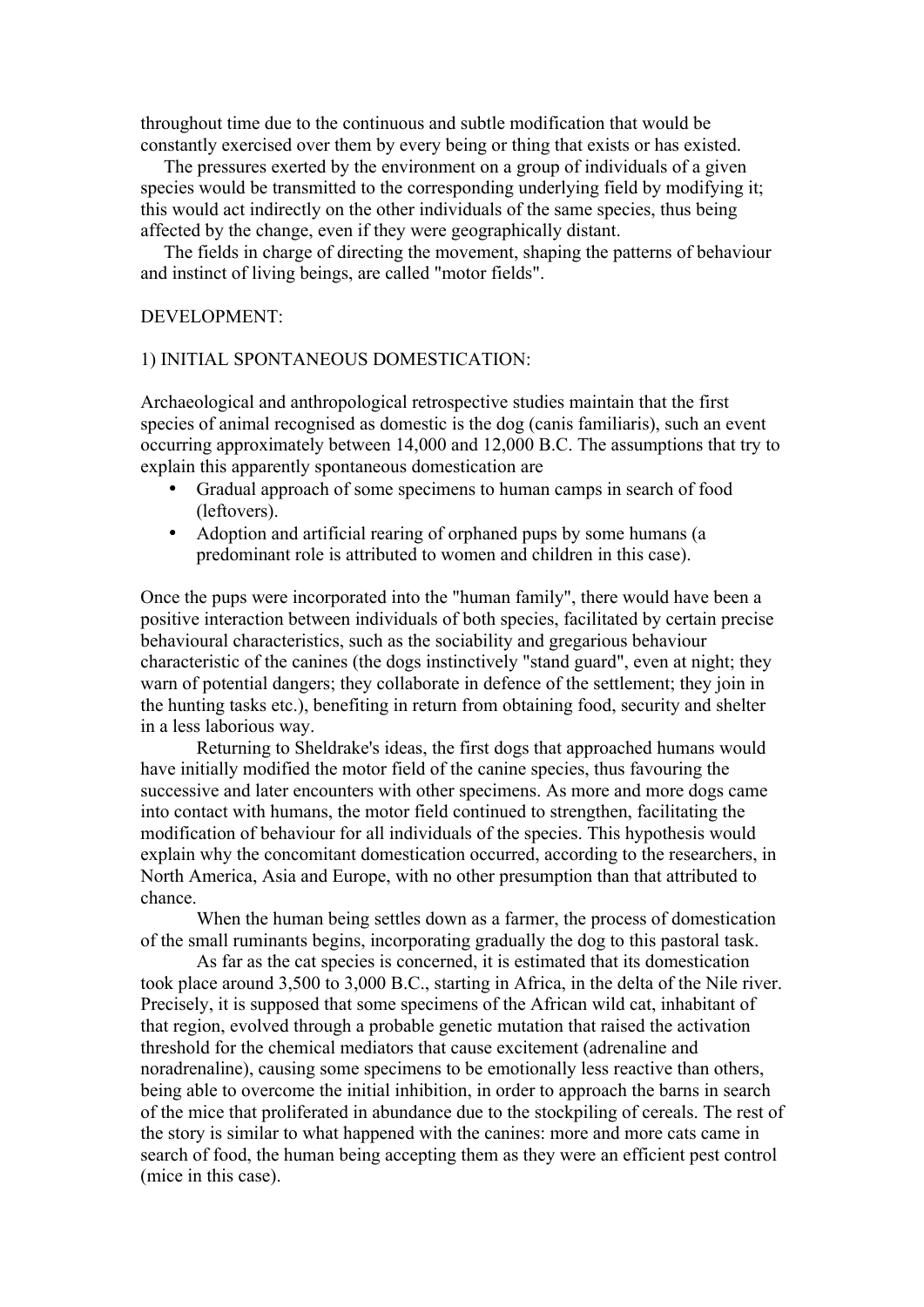#### 2) LATER INDUCED DOMESTICATION:

After the first millennia of coexistence between humans and domesticated animals, our ancestors observed some desirable traits of specific behaviour more marked in some individuals than in others. In the case of the canine species, the specimens chosen were those that presented clearly useful characteristics (docility, pastoral aptitude, aptitude for hunting, etc.), arriving finally, after many intermediate stages, whose description exceeds the objective of this article, to the interbreeding with purely aesthetic purposes, originating this way, many of the breeds that at the moment are known.

Due to their particular behaviour, the felines have been much less manipulated than the dogs, being able to affirm that the current specimens distance very little, genotypically speaking, from that African wild cat of the delta of the river Nile.

The long process of artificial selection, to which they were submitted, especially the canines, has caused deep mutations in their anatomy, physiology and behaviour, allowing the expression of certain organic components (especially at the level of the CNS) that in natural conditions would have been eliminated. If the above deduction were correct, it could be stated that behavioural problems were originally due to "accidental co-variations caused by artificial selection aimed exclusively at highlighting somatic and physiological characteristics, without taking into account ethological and behavioural ones". The final result of such mutations would be the growing number of animals with behavioural disorders due to an apparent nonadaptation to the artificial environment in which they live (urban, peri-urban), pressed even more by the close relationship with humans, the dominant animal that increasingly modifies the environment, making it practically nothing like a city, with its daily rhythm, to the original habitat, from which the dogs and cats come. In any case, the suggestion that non-adaptation is solely responsible for behavioural disorders is debatable, since domesticated animals, in addition to a long artificial selection, have developed a co-evolution with breeding environments, making at least arguable the assertion that they should manifest natural behaviour, even in the artificial conditions mentioned above.

#### 3) PREVIOUS EXPERIENCES:

According to current biology, innate behaviour is governed by the genetic code of each particular species, and learned behaviour, synthetically defined as "subtle changes in the CNS", cannot be transmitted to descendants (except through learning, of course). For Rupert Sheldrake, innate behaviour would be governed by the interaction of the following factors: genetic inheritance, the corresponding morphogenetic fields that control the overall development of the nervous system, and by the motor fields that shape the behavioural patterns of genetically similar animals. With respect to learned behaviour, it would be possible for it to be transmitted to other individuals of the same species without direct contact, since each behavioural variation would reinforce the motor field of the species, thus modifying the specific pattern for all individuals. It can then be conjectured that each subject would possess in his cells the memory of what has happened with his species since it emerged as such, including the evolution of behaviour. This cellular memory would be a "subtle reflection of all the past", that when being retracted, it would affect the future unfolding, since each experience of the present time would fold constantly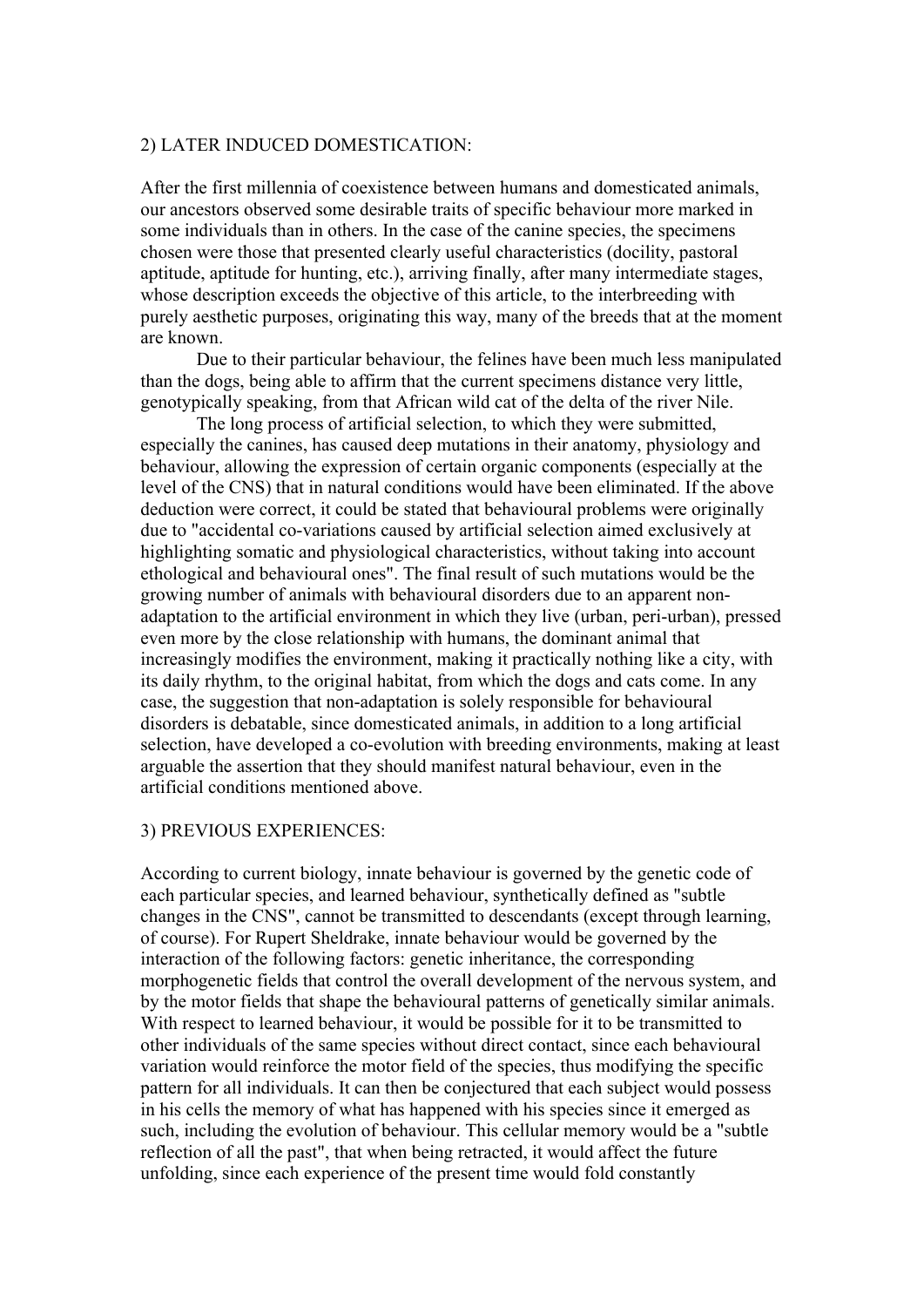influencing in the whole (past, present and future of each being or thing); in other words, the present moment (that is not more than a reflection of the past), would act to give form, to guide to the succession of moments that are unfolded in that instant of the space-time, modifying consequently the future. For example, the domestication deeply modified the characteristics of the period of socialisation of the domesticated species, extending it. Experiences with wild European wolves prove that in order to be socialised with humans, they must be removed from their mother before 2 weeks of birth and regularly manipulated; on the other hand, feral dogs and cats can be socialised (recovered), in a longer period and to several different species at the same time.

GROWTH STAGES: for both the canine and the feline species, well-defined stages of development are recognised:

- a) Gestation: for both species it is approximately 60 days. In intrauterine life tactile sensitivity is developed (21 days for the cat, 45 days for the dog). The vestibular system begins to operate at 50 days more or less, for both species.
- b) Neonatal period (0 to 14 days): smell is already present, hearing is very rudimentary, eyes open at 7 to 10 days in felines and at 10 to 16 days in canines. Puppies are mainly guided by thermo-tacticity.
- c) Transition period (14 to 21 days): it is a fundamental period, because during this period the possibility of establishing affective relations appears. Smell reaches maturity at about 21 days, hearing and vision allow a greater orientation at about 15 days in the feline and 21 days in the canine. Impregnation begins. IMPREGNATION: imprinting, primary socialisation or imprinting, is a slow and gradual process in domestic carnivores, as they are dependent on the mother for a longer time, starting during the transition period and culminating around 4 months.
- d) Socialisation period: the impregnation continues, being itself an essential learning process for the identification with the fellow beings (social and sexual partners). Around 28 days, social games begin. Visual maturation is reached at 35 days.

Cats: it extends until the 4th week (intraspecific) and until the 6th or 7th week (interspecific).

Dogs: it goes from the 3rd to the 12th week (optimum between the 6th and the 8th week).

If these periods of the sensitive-motor and social development of domestic carnivores are not recognised and respected, manipulating them inadequately (early weaning, incorrect intra- and interspecific socialisation, ignorance of the essential behavioural patterns, etc.), the correlative maturity stages will not be satisfactorily completed, predisposing the animals to present all kinds of anomalies in their behaviour.

### 4) ENVIRONMENT:

Taking up again the previously mentioned concepts, such as adaptation to the environment and animal-environment co-evolution, we will mention below the environmental factors, whose balance is fundamental to achieve the normal development of the species in question.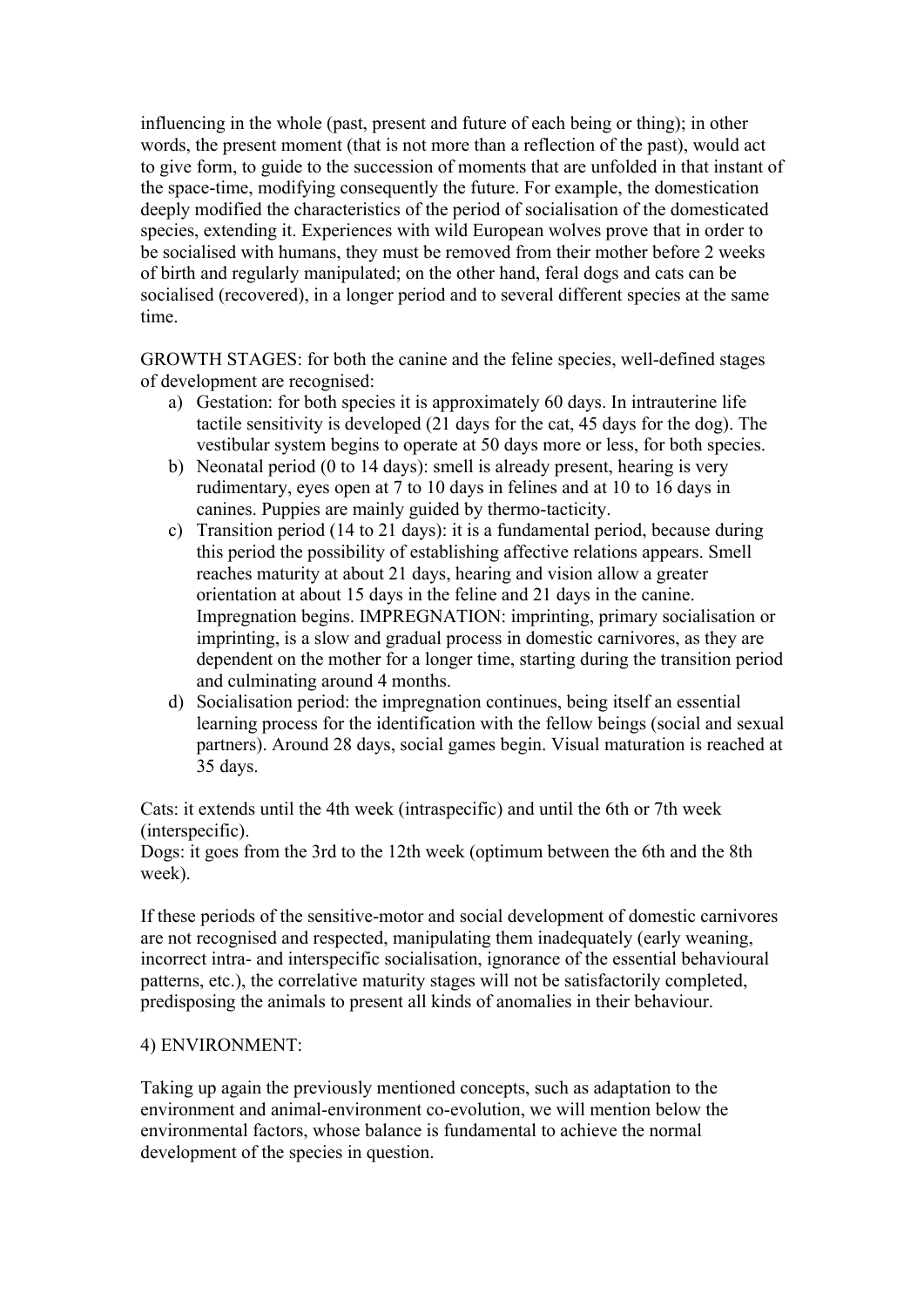# A) PHYSICAL FACTORS:

- STRUCTURE OF THE ENVIRONMENT PROPERLY SAID: the territory or living space, understood as "the constellation of areas associated with precise behavioural functions marked by odorous signals, visual and even by vocalisations in some occasions, is extremely important for the feline species. Because cats are territorial animals, their balance is closely related to the organisation of their environment. There are 3 types of territorial fields for this species:
	- $\div$  Fields of activity (hunting, playing, elimination)
	- ❖ Isolation camps (shelter, usually overhead)
	- $\div$  Fields of aggression (variable spaces depending on the physiological and emotional state, etc.)

Although dogs are also territorial animals, needing vast space in the wild, they would not seem to be affected in the same way as cats by the limitation imposed arbitrarily by humans, provided that the social integration to the group to which they belong is satisfactory.

It is fundamental then to respect the environmental dimensions (suitable physical space), the presence and position of places of rest and refuge, with the corresponding and suitable hygiene in each site.

- CLIMATE CONDITIONS: acceptable temperature and humidity
- EXERCISE AND RECREATION.
- B) PSYCHIC FACTORS:
	- ENVIRONMENTAL STIMULI
		- ❖ Lack: boredom.
		- ❖ Excess: overstimulation.
	- SOCIAL CONFLICTS
		- $\triangle$  Intraspecific: overpopulation, overcrowding, forced coexistence with dominant animals, etc.
		- $\triangle$  Interspecific: forced traumatic coexistence with animals of different species (including human beings).
	- REPRESSION OF INSTINCTS
		- $\div$  Hunting
		- ❖ Mating

# 5) FEEDING:

- A) LACK OR RESTRICTION
- B) POST-ABUNDANCE RESTRICTION
- C) NOT ADEQUATE
	- Unbalanced.
	- Not tasty (the animal doesn't eat because it doesn't like it).
	- Not suitable for the species in question (feeding cats to dogs or vice versa).
- D) TOXIC
	- Chemical additives (preservatives, antioxidants, etc.)
	- Bad conservation
	- Contamination